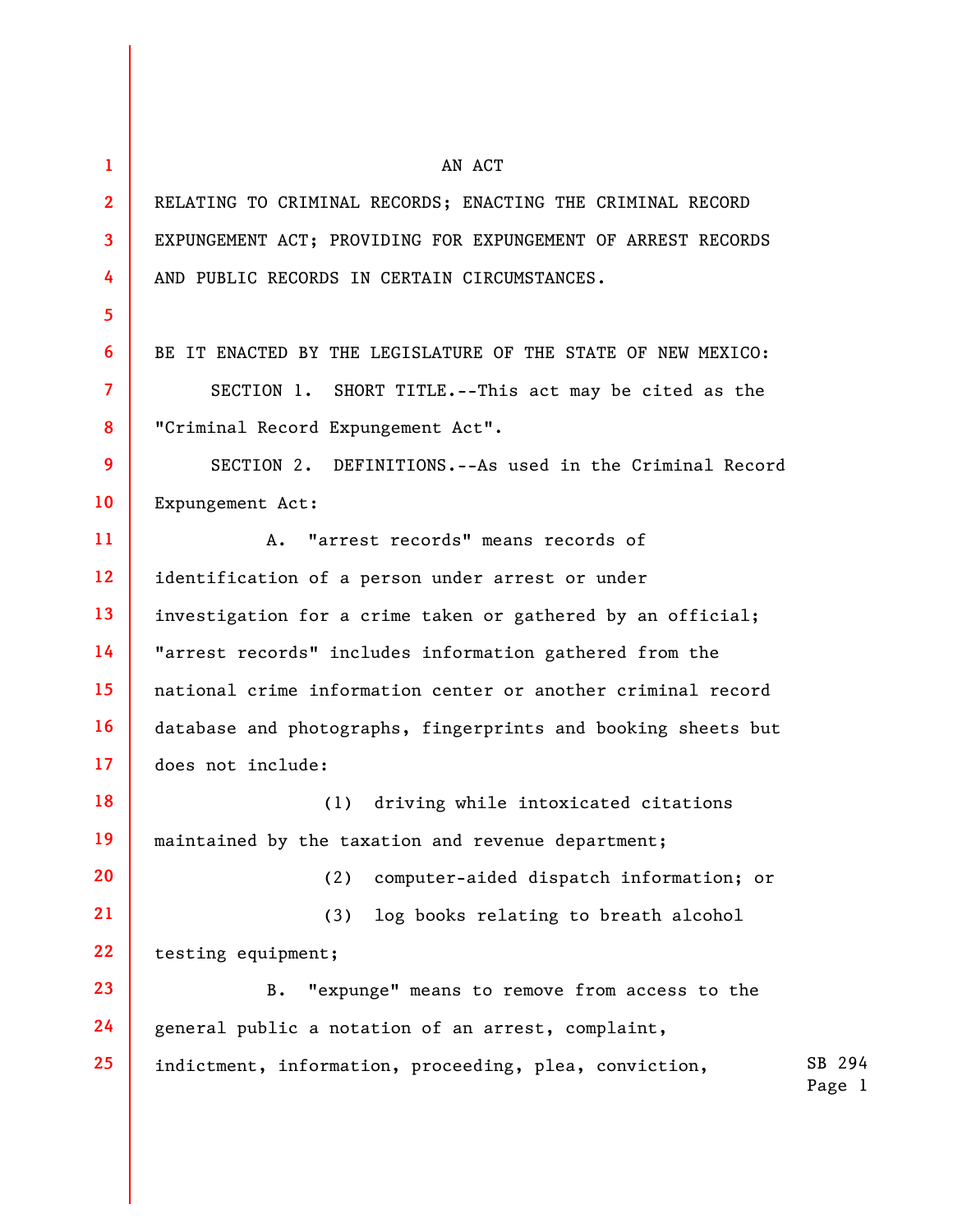SB 294 Page 2 **1 2 3 4 5 6 7 8 9 10 11 12 13 14 15 16 17 18 19 20 21 22 23 24 25**  acquittal, reversal, dismissal or discharge, including information posted on a publicly accessible court, corrections or law enforcement web site; and C. "public records" means documentation relating to a person's arrest, complaint, indictment, information, proceeding, plea, conviction, acquittal, reversal, dismissal or discharge, including information posted on a court, corrections or law enforcement web site; but "public records" does not include: (1) arrest record information that: (a) reveals confidential sources, methods, information or individuals accused but not charged with a crime and that is maintained by the state or any of its political subdivisions pertaining to any person charged with the commission of any crime; or (b) is confidential and unlawful to disseminate or reveal, except as provided in the Arrest Record Information Act or other law; (2) the file of a district attorney or attorney general maintained as a confidential record for law enforcement purposes and not open for inspection by members of the public; (3) a record maintained by the children, youth and families department, the human services department or the public education department when that record is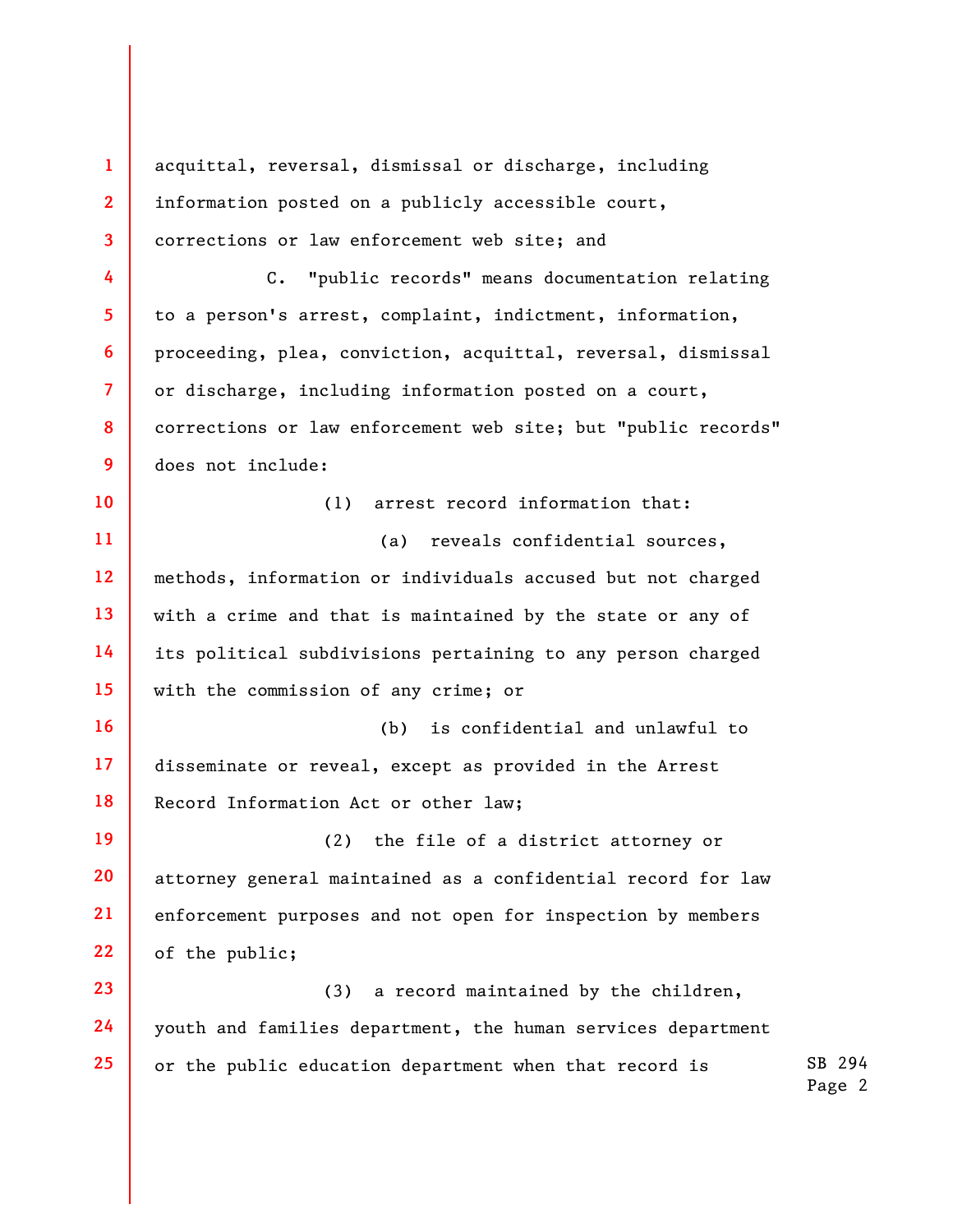**1 2 3**  confidential under state or federal law and is required to be maintained by state or federal law for audit or other purposes; or

**4 5**  (4) a record received pursuant to a background check as authorized by law.

**6** 

**7** 

**8** 

**9** 

**10** 

**11** 

**12** 

**13** 

**14** 

**15** 

**16** 

**22** 

**23** 

SECTION 3. EXPUNGEMENT OF RECORDS DUE TO IDENTITY THEFT OR WRONGFUL ARREST, INDICTMENT OR CHARGE.--

A. A person who is a victim of identity theft or is wrongfully arrested, indicted or charged for any crime may petition the district court for an order to expunge arrest records and public records.

B. After a hearing on the petition and upon a showing that the person is a victim of identity theft or was wrongfully arrested, indicted or charged, the court shall issue an order within thirty days of the hearing requiring that all arrest records and public records be expunged.

**17 18 19 20 21**  C. The court shall cause a copy of the order to be delivered to all relevant law enforcement agencies and courts. The order shall prohibit all relevant law enforcement agencies and courts from releasing copies of such records to any person, except upon order of the court.

SECTION 4. EXPUNGEMENT OF RECORDS AFTER RELEASE WITHOUT CONVICTION.--

SB 294 Page 3 **24 25**  A. A person released without conviction for a violation of a municipal ordinance, misdemeanor or felony may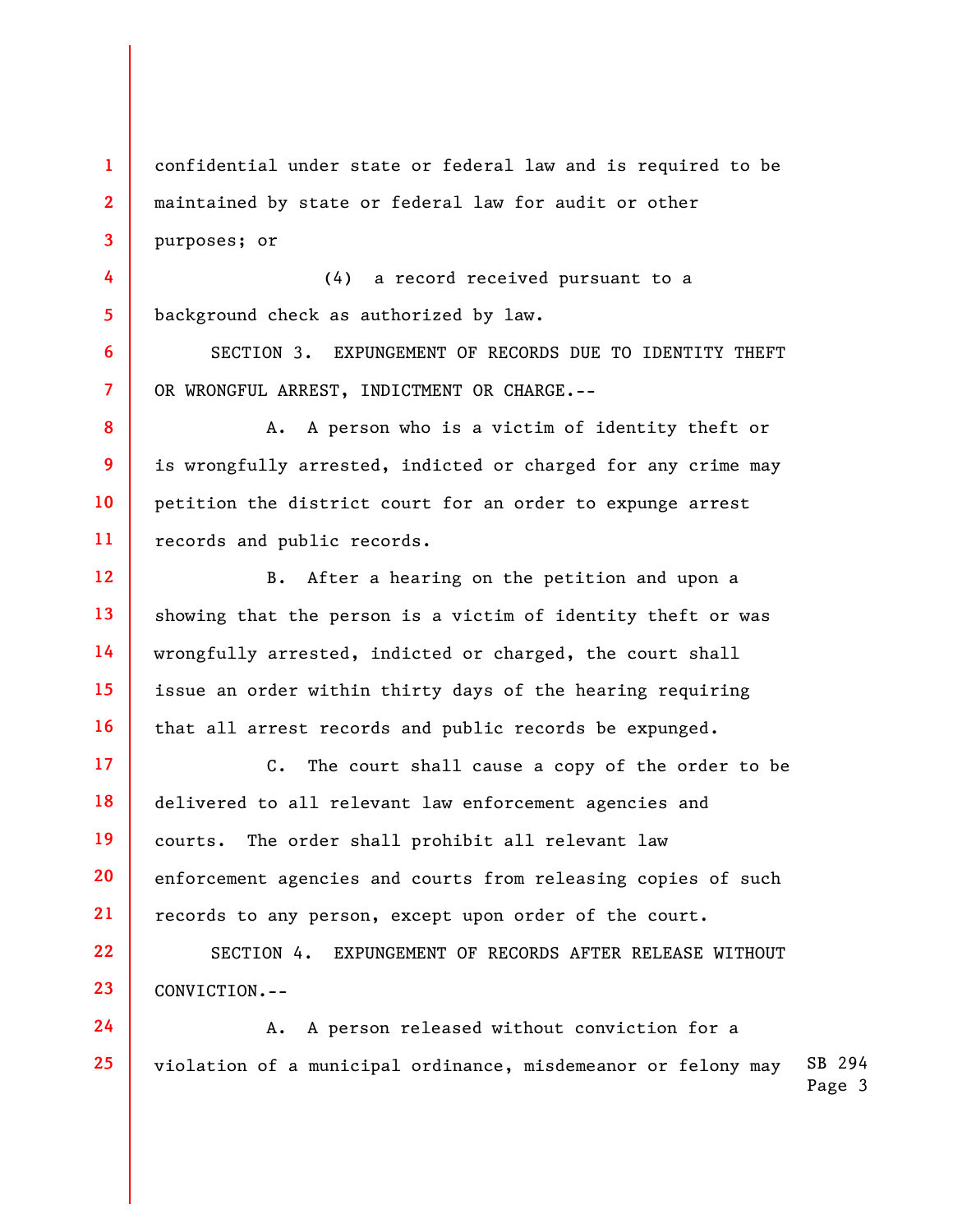**1 2 3**  petition the district court for an order to expunge arrest records and public records one year after dismissal or release.

**4 5 6 7 8 9**  B. After a hearing on the petition, the court shall issue an order within thirty days of the hearing requiring that all arrest records and public records be expunged if it finds that no other charge or proceeding is pending against the person and if the person was released without a conviction, including:

**10 11 12 13**  (1) an acquittal or finding of not guilty; (2) a nolle prosequi, a no bill or a dismissal other than a dismissal pursuant to Section 31-20-9 NMSA 1978;

**14 15**  (3) successful completion of a pre-prosecution diversion program; or

**23** 

**24** 

**25** 

**16 17**  (4) the proceedings were otherwise discharged.

**18 19 20 21 22**  C. The court shall cause a copy of the order to be delivered to all relevant law enforcement agencies and courts. The order shall prohibit all relevant law enforcement agencies and courts from releasing copies of such records to any person, except upon order of the court.

SECTION 5. EXPUNGEMENT OF RECORDS AFTER CONVICTION.--

SB 294 A. A person who has been convicted of one or more misdemeanors or violations of a municipal ordinance arising

Page 4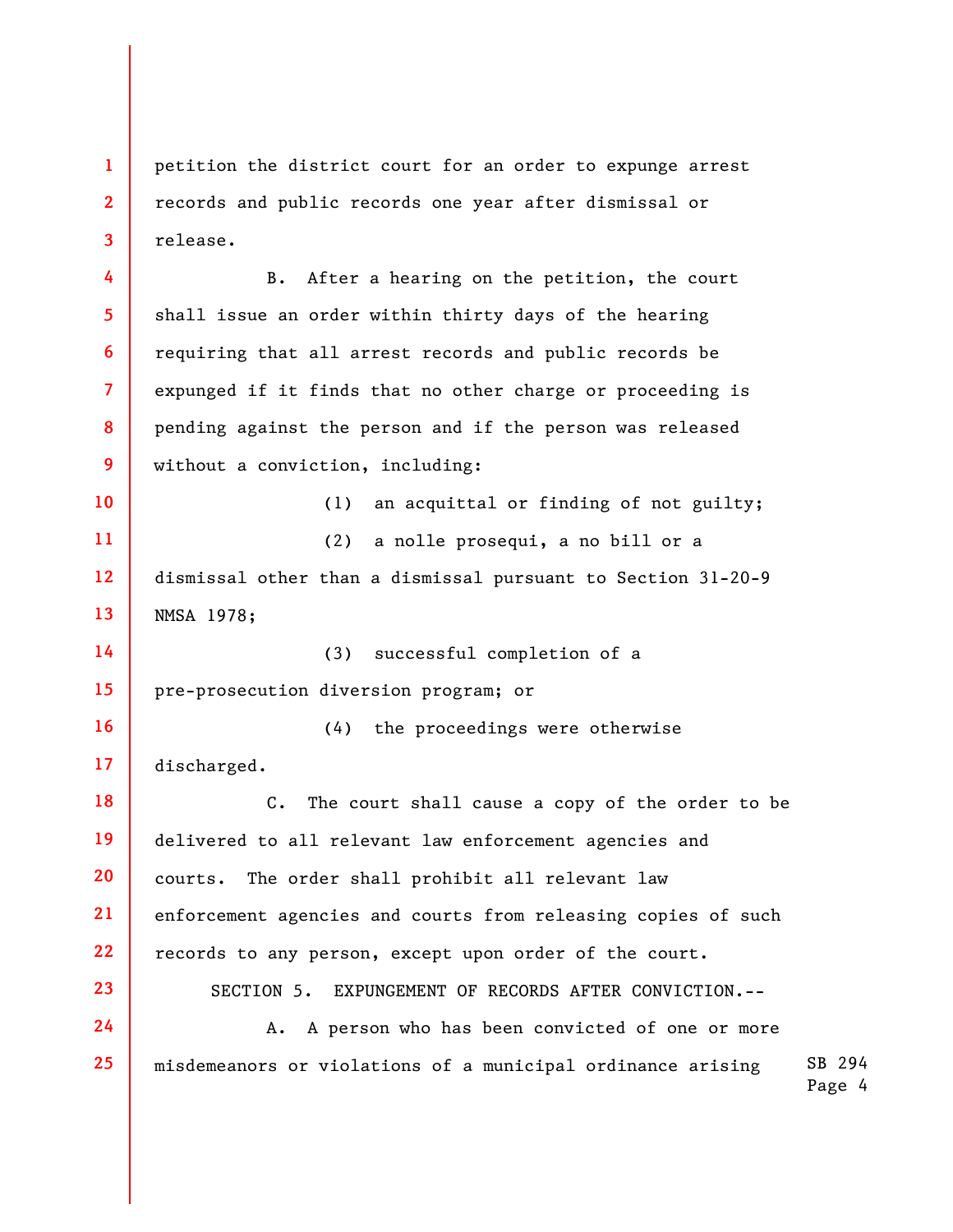out of one incident and who has had no other convictions after completion of the sentence may petition the district court within the time periods provided in this section for an order to expunge arrest records and public records.

**1** 

**2** 

**3** 

**4** 

**5** 

**6** 

**7** 

**8** 

**9** 

**10** 

B. After a hearing on the petition, the court shall issue an order within thirty days of the hearing requiring that arrest records and public records be expunged if it finds that no other charge or proceeding is pending against the person, that justice will be served by an order to expunge and that:

**11 12 13**  (1) no other charge or proceeding has occurred for a period of five years if the conviction was for a misdemeanor; or

**14 15 16**  (2) no other charge or proceeding has occurred for a period of ten years if the conviction was for an offense involving domestic violence or abuse.

**17 18 19 20 21 22**  C. The court shall cause a copy of the order to be delivered to all relevant law enforcement agencies and courts. The order shall prohibit all relevant law enforcement agencies and courts from releasing copies of such records to the general public, except upon order of the court.

**23 24 25**  D. The time for calculating eligibility for expungement begins the day a person's sentence, including probation, is completed.

SB 294 Page 5